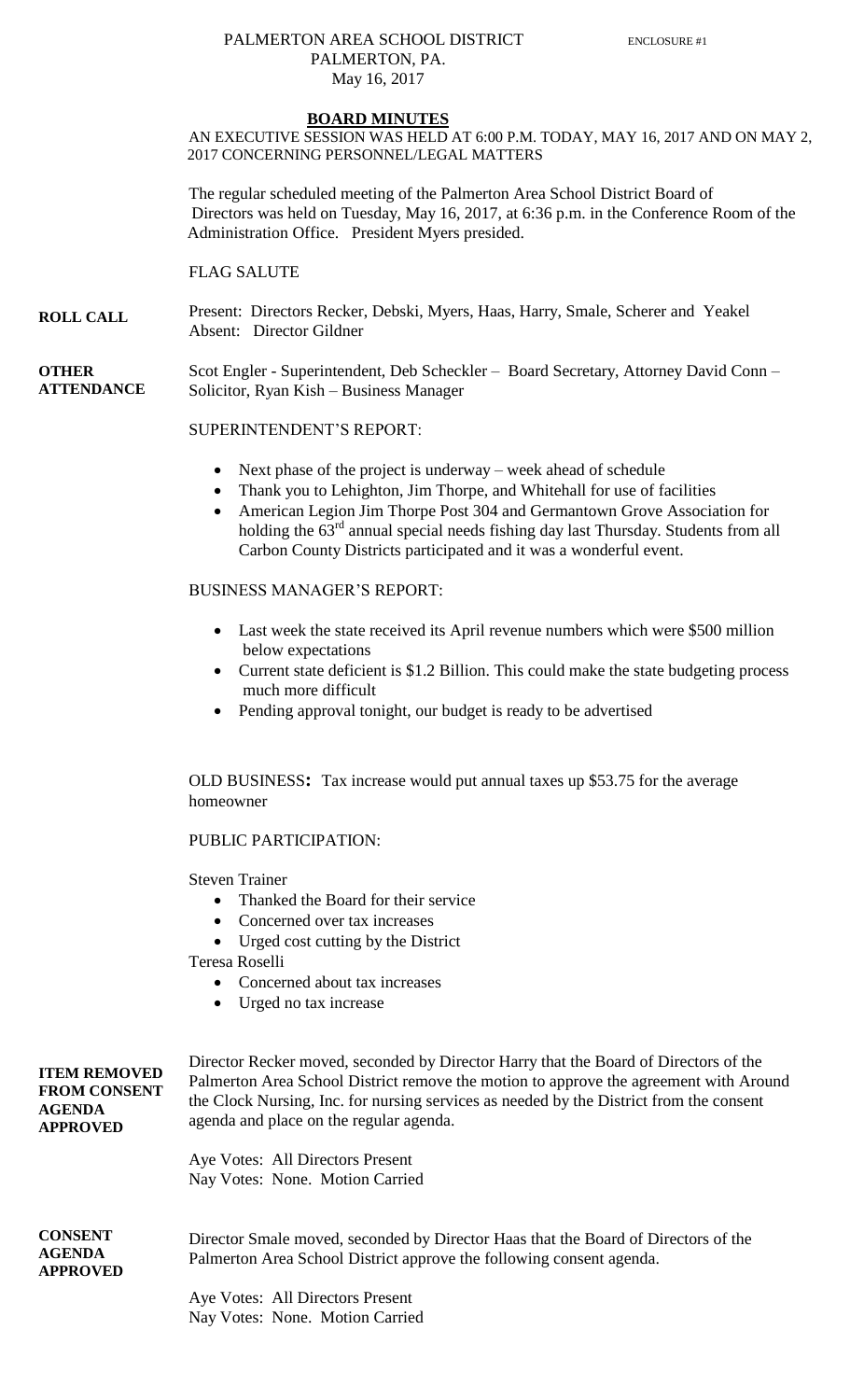# May 16, 2017 **Consent Agenda**

| <b>MINUTES</b>                           | Approve the minutes from the April 18, 2017 meeting.                                                                                                                                                                                                                                                                                                                                                                                                                                                    |                                                                                                                                                                                                                                                                                  |                                                                                                                                                                                                                            |
|------------------------------------------|---------------------------------------------------------------------------------------------------------------------------------------------------------------------------------------------------------------------------------------------------------------------------------------------------------------------------------------------------------------------------------------------------------------------------------------------------------------------------------------------------------|----------------------------------------------------------------------------------------------------------------------------------------------------------------------------------------------------------------------------------------------------------------------------------|----------------------------------------------------------------------------------------------------------------------------------------------------------------------------------------------------------------------------|
| <b>FINANCIAL</b><br><b>REPORTS</b>       | Approve the financial reports listed below: (attachments on file)<br><b>TREASURER'S REPORTS</b><br><b>ACCOUNTS PAYABLE</b><br>$\bullet$<br><b>BUDGET TRANSFERS</b><br><b>GRANTS</b><br>٠                                                                                                                                                                                                                                                                                                                |                                                                                                                                                                                                                                                                                  |                                                                                                                                                                                                                            |
| <b>RESIGNATION</b>                       | Accept the resignation of Daniele Bowman from her position as Junior High Learning<br>Support Teacher effective June 30, 2017.                                                                                                                                                                                                                                                                                                                                                                          |                                                                                                                                                                                                                                                                                  |                                                                                                                                                                                                                            |
| <b>APPROVE</b><br><b>SUBSTITUTES</b>     | Approve the following substitute Teachers effective immediately:<br>Vanessa Calabro K-4 Substitute<br>$\bullet$<br>Brianna Bush - Emergency Substitute- Elementary<br>$\bullet$                                                                                                                                                                                                                                                                                                                         |                                                                                                                                                                                                                                                                                  |                                                                                                                                                                                                                            |
| <b>APPROVE</b><br><b>CUSTODIANS</b>      | Approve the following custodial positions, effective July 1, 2017:<br>Transfer of Diane Benner from Jr. High to Parkside/Palmer<br>Nicole Swartz to FT Custodian Palmer at the rate of \$40,920<br>$\bullet$<br>Troy Rocco to FT Custodian Junior High at the rate of \$38,972<br>٠                                                                                                                                                                                                                     |                                                                                                                                                                                                                                                                                  |                                                                                                                                                                                                                            |
| <b>ESY POSITIONS</b>                     | Approve the following positions for the Summer ESY Program:<br>Christine DeLong-Teacher (\$30.00/hour)<br>٠<br>Ashley Hummer-Teacher (\$30.00/hour)<br>$\bullet$<br>Tina Rothenberger-Teacher (\$30.00/hour)<br>٠<br>Tammy Hoffman-Speech (\$30.00/hour)<br>Megan Zurn-Nurse (\$30.00/hour)<br>Marcia Heinick-Instructional Assistant (current rate of pay)<br>Eileen Long- Instructional Assistant (current rate of pay)<br>$\bullet$<br>Ann Marie Ross- Instructional Assistant (current rate of pay) |                                                                                                                                                                                                                                                                                  |                                                                                                                                                                                                                            |
| <b>EXTRA</b><br><b>CURRICULAR</b>        | Joshua Nenscel<br>Dr. Mike Martinez<br>Mike Pasco<br><b>Ashley Andrews</b><br><b>Casey Rinfret</b><br>Suzanne Lynn                                                                                                                                                                                                                                                                                                                                                                                      | Approve the following extracurricular positions for the 2017-2018 school year:<br><b>Head Cross Country Coach</b><br><b>Asst. Cross Country Coach</b><br>Asst. Football Coach<br>Asst. Girls' Basketball Coach<br>Asst. Girls' Basketball Coach<br>Asst. Girls' Basketball Coach | Stipend pending contract approval<br>Stipend pending contract approval<br>Stipend pending contract approval<br>Stipend pending contract approval<br>Stipend pending contract approval<br>Stipend pending contract approval |
| <b>TUITION RE-</b><br><b>IMBURSEMENT</b> | Approve the attached tuition reimbursement.                                                                                                                                                                                                                                                                                                                                                                                                                                                             |                                                                                                                                                                                                                                                                                  |                                                                                                                                                                                                                            |
| <b>SUMMER</b><br><b>EMPLOYEES</b>        | Approve the following summer employees at the rate of \$7.25/hour, 28 hours/week, effective<br>Monday, June 26, 2017 and will end on Thursday, August 17, 2017:<br>Jonathan Blichar<br>$\bullet$<br>Kyle Kralik<br>$\bullet$<br><b>Hailey Muniz</b><br>$\bullet$<br>Jacob Taylor<br>٠<br>Jacob Green<br><b>Sydney Geist</b>                                                                                                                                                                             |                                                                                                                                                                                                                                                                                  |                                                                                                                                                                                                                            |
| <b>SETTLEMENT</b>                        |                                                                                                                                                                                                                                                                                                                                                                                                                                                                                                         | Approval of Settlement Agreement with Student #19190.                                                                                                                                                                                                                            |                                                                                                                                                                                                                            |

**AGREEMENT**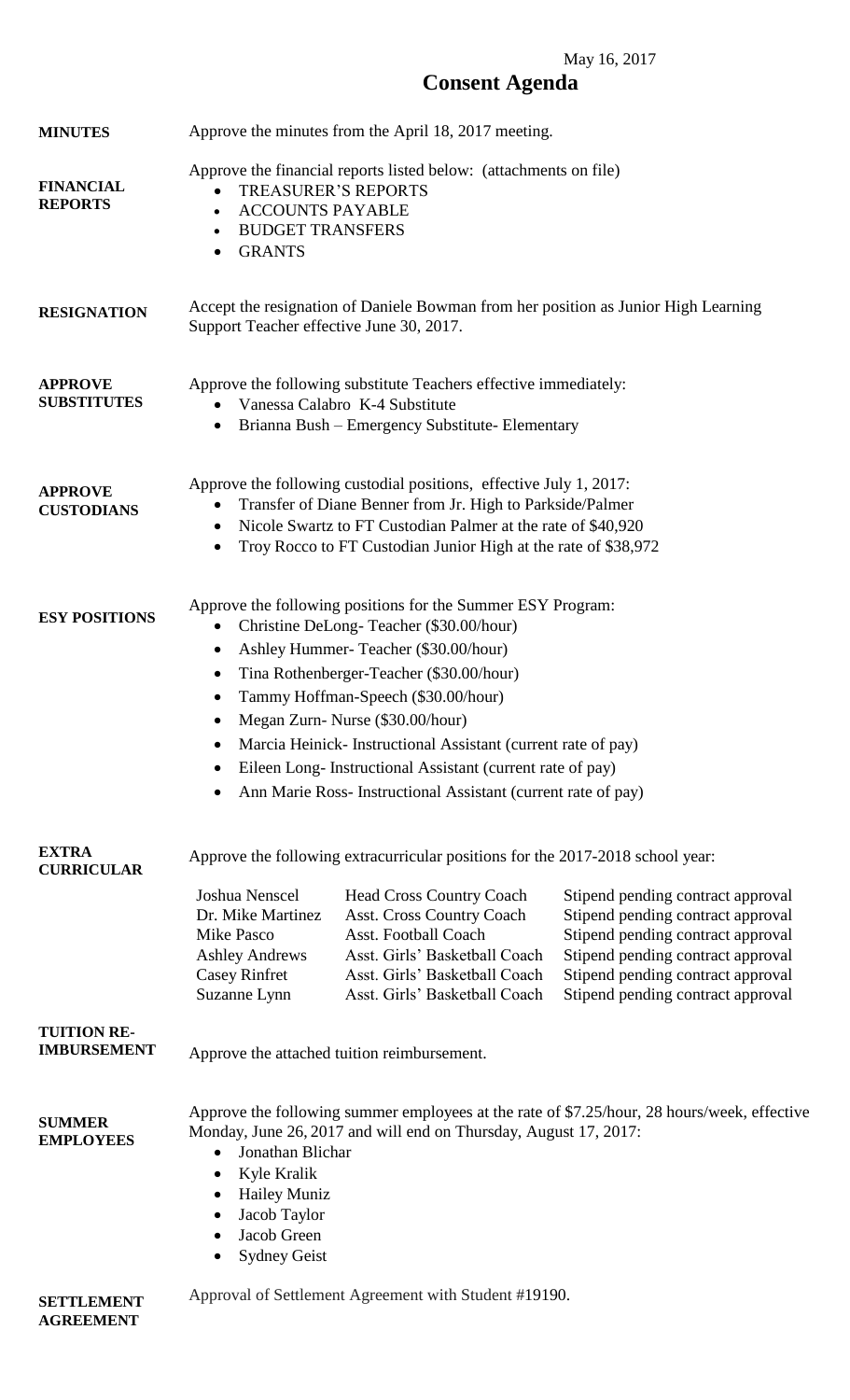| <b>CLIU 21 STUDENT</b><br><b>DRIVER</b><br><b>EDUCATION</b><br><b>PROGRAM</b> | Approve the Student Driver Education Program Agreement with CLIU 21, effective July 1,<br>2017 through June 30, 2018.                                                                                                                                                                                                                                                              |  |
|-------------------------------------------------------------------------------|------------------------------------------------------------------------------------------------------------------------------------------------------------------------------------------------------------------------------------------------------------------------------------------------------------------------------------------------------------------------------------|--|
| <b>AGREEMENTS</b>                                                             | Approve the contract with Woodstone Country Club, Danielsville for the Class of 2018 prom<br>to be held on May 4, 2018.                                                                                                                                                                                                                                                            |  |
|                                                                               | Approve the Performance Agreement with Solution Action Sports, LLC for a BMX assembly<br>for the JHS on June 13, 2017.                                                                                                                                                                                                                                                             |  |
|                                                                               | Approve the agreement between CMS Medical Care Corporation and PASD for generator<br>costs for the 2017-2018 school year.                                                                                                                                                                                                                                                          |  |
| <b>SCHOLARSHIP</b><br><b>CHANGES</b>                                          | Accept the proposed change to the existing Harley V. Shupp IV Memorial Scholarship Fund;<br>add a third recipient, therefore changing the recipients from two to three each year awarding<br>\$500, \$300 and \$100, beginning with the 2017 award.                                                                                                                                |  |
| <b>CONTRACT</b>                                                               | Approve the Therapy Services Contract with Pediatric Therapeutic Services for the 2017-<br>2018 school year. (as submitted)                                                                                                                                                                                                                                                        |  |
| <b>SCHOLARSHIP</b>                                                            | Approve the establishment of the Palmerton Area High School Class of 1966 Kindness<br>Award scholarship fund.                                                                                                                                                                                                                                                                      |  |
|                                                                               | <b>End of Consent Agenda</b>                                                                                                                                                                                                                                                                                                                                                       |  |
| <b>NURSING</b><br><b>CONTRACT</b><br><b>APPROVED</b>                          | Director Recker moved, seconded by Director Smale that the Board of Directors of the<br>Palmerton Area School approve the agreement with Around the Clock Nursing, Inc. for<br>nursing services as needed by the District.                                                                                                                                                         |  |
|                                                                               | Aye Votes: Directors Recker, Debski, Myers, Haas, Smale, Scherer and Yeakel<br>Nay Votes: None. Abstained: Director Harry, Motion Carried                                                                                                                                                                                                                                          |  |
| <b>PROPOSED</b><br><b>FINAL BUDGET</b><br><b>APPROVED</b>                     | Director Haas moved, seconded by Director Debski that the Board of Directors of the<br>Palmerton Area School approve the Proposed Final 2017-2018 Budget with a 1.25 mill<br>increase and expenditure total of \$32,379,011. The 2017-2018 Real Estate Tax mills will<br>be set at 56.7793. The final budget adoption is set to be approved at the June 20, 2017 Board<br>Meeting. |  |
|                                                                               | Aye Votes: Directors Debski, Smale, Harry, Haas, and Recker<br>Nay Votes: Directors Myers, Yeakel, and Scherer Motion Carried                                                                                                                                                                                                                                                      |  |
| <b>TERMINATION</b><br><b>APPROVED</b>                                         | Director Haas moved, seconded by Director Harry that the Board of Directors of the<br>Palmerton Area School approve the termination of Ryan Martinez from Assistant Baseball<br>Coach, effectively May 1, 2017.                                                                                                                                                                    |  |
|                                                                               | Aye Votes: All Directors Present<br>Nay Votes: None. Motion Carried                                                                                                                                                                                                                                                                                                                |  |
|                                                                               | <b>INFORMATION ITEMS:</b> (attachments on file)<br>Enrollment, April 30, 2017<br>$\bullet$<br>LCCC Board Meeting Minutes, April 6, 2017<br>$\bullet$<br>LCCC President's Desk Newsletter, May 2017<br>$\bullet$<br>Shrapnel, Spring 2017 Edition<br>$\bullet$<br><b>Baccalaureate Invitation</b><br><b>Board Summary</b>                                                           |  |